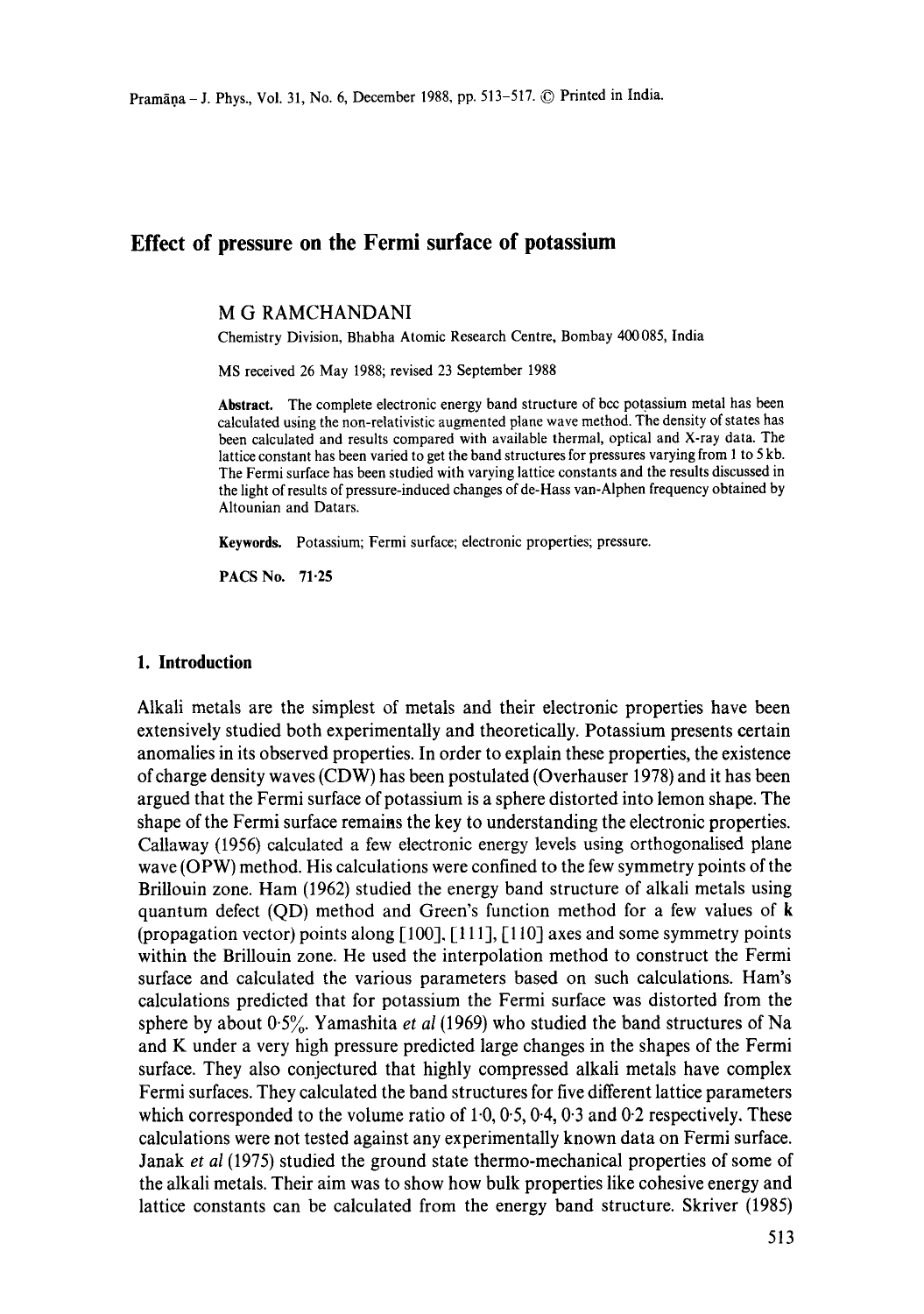# 514 *M G Ramchandani*

calculated the crystal structure of metals from one-electron theory and concluded that when subjected to pressure, potassium undergoes a transition from bcc to fcc before transforming into a complex structure. No experimental data exist to test this prediction. Moruzzi *et al* (1978) listed many of the calculated properties of metals. We compare our results with those of Moruzzi *et al.* Shoenberg and Stiles (1964) experimentally studied the de Haas-van Alphen (dHvA) effect in alkali metals using a new method designed to explore very spherical Fermi surface. They did find deviations from a sphere of the order of 1 part in  $10<sup>3</sup>$  in the case of potassium. This was much less than that predicted by Ham  $(1962)$ . Heine and Abarenkov  $(1964)$  constructed a new potential for the energy band structure of alkali metals. Their calculations were in better agreement with experimental values than those of Ham. Altouniar, and Datars (1980) recently measured the change of frequency of de Haas-van Alphen of potassium with pressure and explained these results in terms of the charge density (CD) model of Overhauser. We have calculated complete band structures of potassium metal for five different lattice parameters using the non-relativistic augmented plane wave (APW) method and studied the effect of pressure on the Fermi surface. We have also compared our results with the available experimental data.

# **2. Calculations**

Using atomic electronic charge densities for potassium atom as computed by Liberman *et al* (1965), we have computed the muffin-tin potential by superposing charge densities from 14 nearest neighbours. We have used Slater's approximation for the exchange part of potential. It was shown earlier (Ramchandani 1971) that Slater's exchange approximation is better for a metal with free electron-like behaviour. The energy eigenvalues were calculated for 55 k points in 1/48th of the Brillouin zone which, by symmetry considerations, amounts to 1024 points. The energy bands along some symmetry directions are shown in figure 1 for normal pressure. The eigenvalues converge up to 0.001 Ry. The histogram of density of states versus energy was computed with energy bar-width of 0.005 Ry. We repeated these calculations for four more lattice constants that correspond to varying pressures up to 5 kbar. The lattice constants at different pressures were based on Monfort and Swenson's (1965) experimental determination of change of volume with pressure. This, in our opinion, will suffice to study the variation of Fermi surface with respect to pressure, the number of electrons at Fermi energy, the band gap at N and the width of the conduction band. The Fermi suface data computed are listed in table 1.



Figure 1. Energy bands for potassium in some symmetry directions.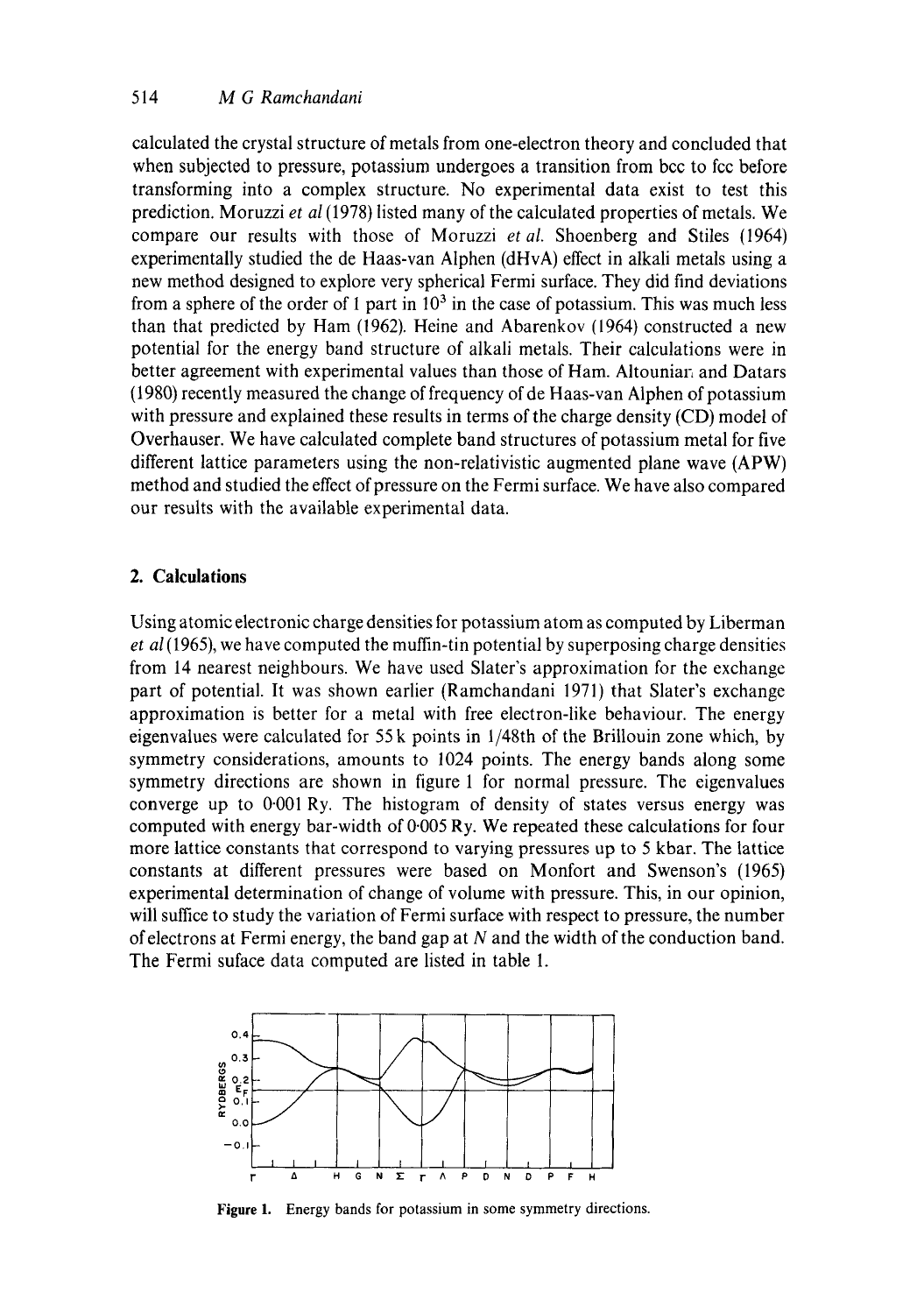| Pressure<br>(kbars) | N(E)<br>(per atom/eV) | $k_{100}$ | $k_{110}$ | $k_{111}$ | Band width | Band gap |
|---------------------|-----------------------|-----------|-----------|-----------|------------|----------|
| $\mathbf{1}$        | 0.834                 | 5.00      | 5.09      | $5-02$    | 0.162      | 0:027    |
| 2                   | 0.735                 | $5-00$    | 5.09      | $5-02$    | 0.165      | 0.029    |
| 3                   | 0.742                 | 5.00      | 4.95      | 4.85      | 0.166      | 0.031    |
| 4                   | 0.735                 | 5.00      | 5.09      | 5.02      | 0.168      | 0.032    |
| -5                  | 0.939                 | 5.00      | 5.09      | 5.02      | 0.171      | 0.031    |

Table 1. Calculated Fermi surface parameters at different pressures.

 $k_{100}$ ,  $k_{110}$ ,  $k_{111}$  are in units of  $\pi$ , 4a where a is the lattice constant corresponding to appropriate pressure. Band gap is at N. Bandwidth and band gap is in Ry units.

#### **3. Discussion**

Most of the experimental data on various electronic properties of potassium are available for the normal pressure. However, only some Fermi surface data are available at different pressures. Lien and Phillips (1960) reported an experimental value of  $2.13 \text{ mJ/g}$ atom<sup>o</sup>K<sup>2</sup> for the electronic component of specific heat constant (y) of potassium. Based on our calculations of density of states of Fermi energy we have obtained a  $\gamma$  value of 2.08 mJ/g atom<sup>o</sup>K<sup>2</sup>. This agreement between calculated and experimental value of  $\gamma$ shows that our choice of initial potential and exchange approximation is reasonable. We have compared some energy levels with those obtained by Moruzzi *et al* (1978) (table 2). However, Fermi surface studies have presented some complications. Shoenberg and Stiles (1964) have pointed out many difficulties in experimenting with potassium and suspected an inhomogeneous strain in the specimen. They also suspected the homogeneity of the sample. Experimentalists have been bewildered by the observation that not only do the results vary from sample to sample, they even vary from run to run for the same sample. According to Shoenberg and Stiles, the Fermi surface sphere is distorted to the extent of 1 part in  $10<sup>3</sup>$  at normal pressure. Our calculations put this distortion at 4 parts in  $10<sup>3</sup>$ . This agreement may be regarded as reasonable. Altounian and Datars (1980) have studied the change of de Haas-van Alphen frequency of potassium varying up to 4.6 kbar. They have reported that Fermi surface anisotropy increases from  $0.13\%$  at normal pressure to  $0.47\%$  at 4 kbar. As seen from table 1, our calculations show that Fermi surface anisotropy which is  $1.8\%$  in [110] direction and 0-4% in [111] direction remains the same under various pressures except at 3 kbar. Pressure only changes the size of the Fermi surface through dependence on lattice

| Symmetry point | Present calculation | Moruzzi et al (1978) |  |
|----------------|---------------------|----------------------|--|
| Г              | $-0.005$            | 0:016                |  |
| Η              | 0.258, 0.258        | 0.302, 0.302         |  |
| Ν              | 0.180, 0.207        | 0.221, 0.251         |  |
| Ρ              | 0.252, 0.252, 0.252 | 0.304, 0.304, 0.304  |  |

**Table** 2. Comparison of energies at some points of Brillouin zone.

All energies are in Ry units and the constant potential set to zero.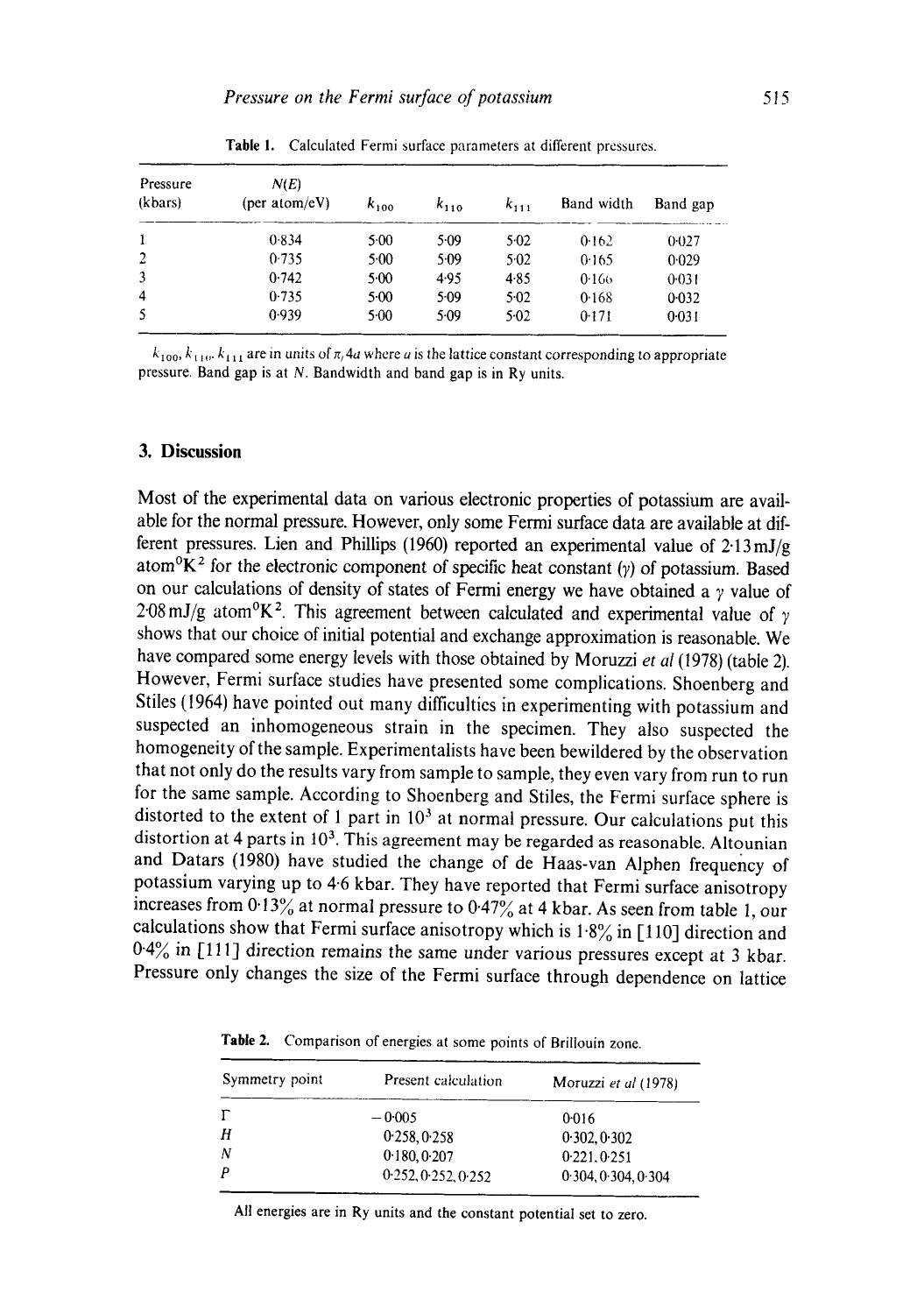

Figure 2. Variation of band width and band gap with pressure.

constant and does not appreciably change the shape. The variation of density of states with pressure cannot be commented upon as variation of specific heat with pressure has not been studied experimentally. In optical studies the interband threshold absorption for potassium has been reported at  $1.3 \text{ eV}$  for normal pressure. Our calculations gave the gap of occupied to unoccupied states near Fermi level as 1.46 eV at normal pressure. Under pressure the energy gap changes linearly with pressure though the change seems to be very small. However, there exists considerable controversy regarding optical data which do not seem to be reproducible. No data exist on variation of optical absorption when subjected to pressures.

Soft X-ray emission studies by Crisp (1960) and Kingston (1951) give the width of the conduction band as 1.6 and 1.9 eV respectively. Our calculations give the bandwidth as 2"1 eV at normal pressure. We have studied the change in width of the conduction band with respect to pressure. This is plotted in figure 2. The conduction bandwidth varies linearly with pressure up to 4 kb but dips at 5 kb. Under higher pressure, potassium probably becomes softer. In the absence of any experimental data on pressuredependent lattice constant, we presume that lattice constant changes linearly with pressure. The band gap at the symmetry point  $N$  has been reported to be as low as 0.15eV by Heine and Aberenkov (1964) and as high as 0.5eV by Ham (1962). Our calculated value of 0.37 eV indicates that our potential is close to reality than Heine's parametrized pseudopotential and Ham's nearly free-electron model. Our calculations on variation of band width and band gap with pressure are the first to be reported and should inspire experimental verification of the same.

#### **Acknowledgement**

Thanks are due to Dr G Mukhopadhyay of the Indian Institute of Technology, Bombay for useful discussions.

### **References**

Altounian Z and Datars W R 1980 *Can. J. Phys.* 58 370 Callaway J 1956 *Phys. Rev.* 103 1219 Crisp R S 1960 *Philos. Mag.* 5 1161